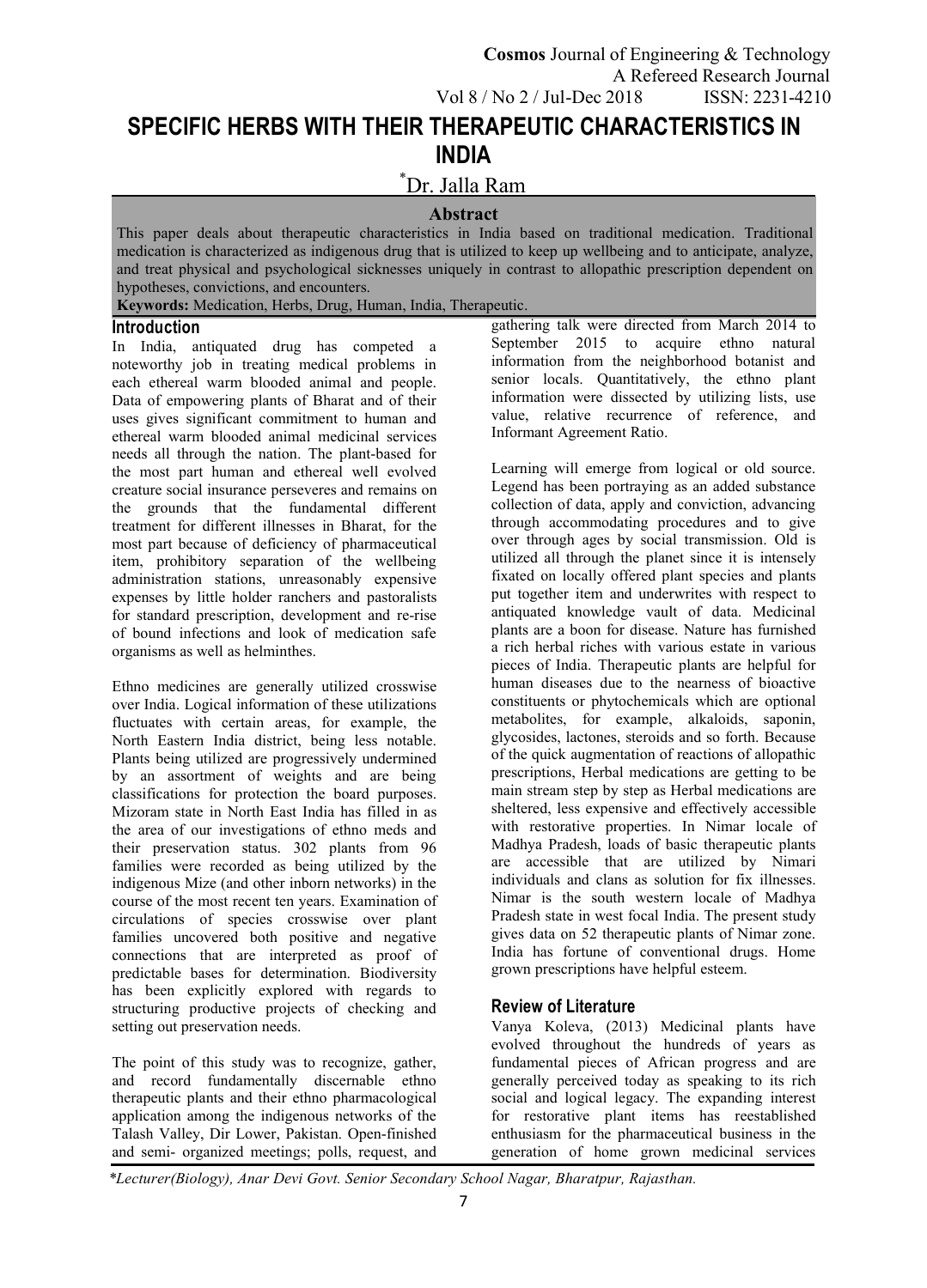details, home grown based corrective items, and home grown healthful enhancements. Along these lines, notwithstanding serving restorative and social capacities, therapeutic plants in Africa have financial significance. Worldwide and national markets have been developing for therapeutic herbs, and noteworthy monetary additions are being acknowledged through the clearance of restorative plant items. This part intends to give an outline of the therapeutic plant exchange some African nations and to investigate its utilization by nearby organizations. It concentrates the greater part of its consideration on wide patterns, inclinations, and the most well-known circumstances in the creation and promoting of restorative plants in African nearby markets. Therapeutic plants and their parts have a scope of valuable preventive properties. They show many promising impacts for different medical issues, for example, colds, hacks, throat aggravations, stomachache, heartburn, and gastrointestinal sicknesses, and have likewise positive securing exercises, for example, spasmolytic, soothing, antiviral, mitigating, disinfectant, hepato defensive, ant hyperglycemic,<br>and safe invigorating. 4. and safe invigorating.

Singh R, (2010) Reek islands of the North Aegean high creation Region are a gathering of nine possessed islands situated in the northern piece of the Aegean Sea, near Asia Minor. Every island of this area can be viewed as self-ruling as far as culture and biodiversity. With this work we endeavor to assess the status of the customary employments of restorative plants in this district. Endemic and jeopardized species such are as yet utilized by local people to treat various infirmities. Also, the utilization of certain species for the treatment of explicit infections has been accounted for out of the blue.

Pieroni, (2010) Ethno natural examination is currently of gigantic significance in the field of therapeutic science, it is entrenched part of science with much consideration. Ethno plant science is the logical connections that exist among individuals and plants. Conventional prescription and ethno plant data assume a significant job in logical research, especially when the writing and field work information have not been appropriately assessed.

## **Significance of Therapeutic Plants**

Therapeutic and Aromatic plants structure a numerically immense social event of financially critical plants which give basic rough materials to These plants and their things not simply fill in as  $\qquad \qquad 2.$ significant wellspring of pay for little holders and

representatives yet also help the country to win huge remote exchange by technique for passage.

Therapeutic plants are those plants which are rich in auxiliary - metabolites and bend potential wellspring of prescriptions. These auxiliary metabolites fuses alkoloids, glycosides, coumarins, flavonides, steroids, etc.

- 1. India is one of the couple of countries where for all intents and purposes all the acknowledged restorative plants can be created in some bit of the country or the other. Among various plants there is staggering enthusiasm for the country and abroad are as opium poppy, tropane alkaloid bearing plants, sapogenin bearing yams, senna, cinchona and ipecae.
- 2. The outdated Indian course of action of solution is mainly plant based matesia medica using most of our nearby plants. It catres the necessities of commonplace populace of our country.
- ISM (Indian System of Medicine) offers most appropriate or first line theorapy against various diseases like jaundice, asthama, diabetes, etc.
- 4. India has around 2,000 sorts of therapeutic plants and a massive geographical domain with potential and changed agroclirnatical conditions.

### **Conclusion**

Home grown cures have been utilized for colossal number of years like conventional prescription. Truth be told, home grown medication is the foundation of present day prescription. This prescription additionally has less natural symptoms. Shockingly, home grown medication more often than not assumes a lower priority when contrasted and conventional medication treatment, which is a disgrace since home grown cures offer bunches of medical advantages .in this day and age, Herbal drug most part used to treating exceptional and constant afflictions.

- More moderate than conventional drug
- Easier to get than prescription drug
- Stabilizes hormones and digestion
- Natural recuperating
- Strength in invulnerable framework
- Fewer symptoms
- cost powerful

#### **References**

- Amaefule, (2016). Evaluation of the cytotoxicity and genotoxicity of aqueous leaf extracts of Azadirachta indica A, Juss using the Allium test. Journal of Medicinal Plants Research, 46(32): 89-93.
- 2. Rai, Prabha Kumar, (2016). Ethno-medicinal Plants of India with Special Reference to An